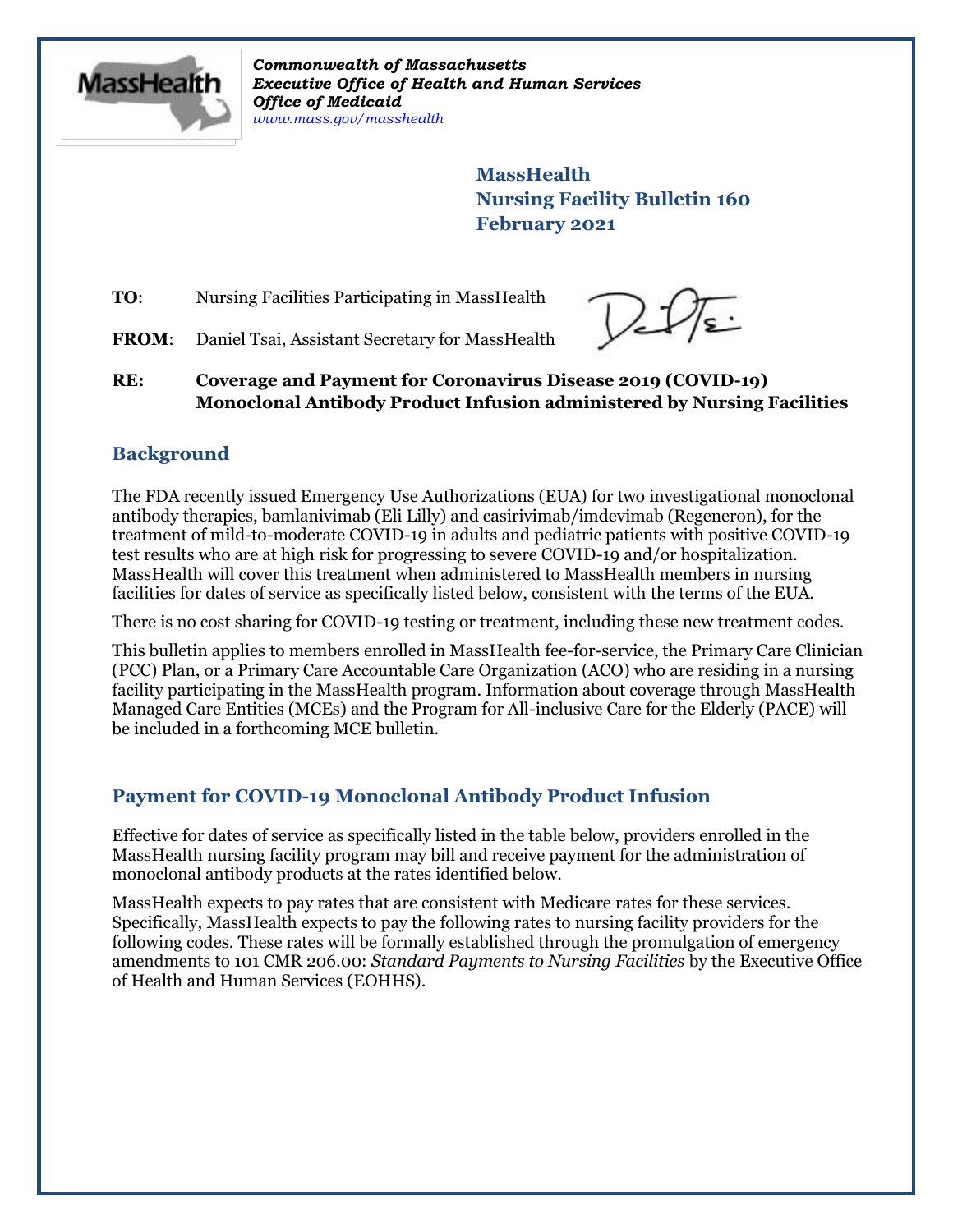# **MassHealth Nursing Facility Bulletin 160 February 2021 Page 2 of 3**

| Code     | <b>Allowable</b><br>Fee | <b>Description of Code</b>                                                                                 | <b>Effective for</b><br><b>Dates of Service</b><br>On or After |
|----------|-------------------------|------------------------------------------------------------------------------------------------------------|----------------------------------------------------------------|
| Q0239 SL | \$0.00                  | Injection, bamlanivimab, 700 mg                                                                            | 1/25/2021                                                      |
| M0239    | \$309.60                | Intravenous infusion, bamlanivimab-xxxx,<br>includes infusion and post administration<br>monitoring        | 1/25/2021                                                      |
| Q0243 SL | \$0.00                  | Injection, casirivimab and imdevimab,<br>2400 mg                                                           | 1/25/2021                                                      |
| M0243    | \$309.60                | Intravenous infusion, casirivimab and<br>imdevimab includes infusion and post<br>administration monitoring | 1/25/2021                                                      |

As noted above, the modifier "SL" indicates state-supplied antibodies. This modifier is to be applied to codes to identify administration of antibodies provided at no cost, whether by the Massachusetts Department of Public Health (DPH); another federal, state, or local agency; or a manufacturer. If providers receive the antibodies from one of these sources at no cost, providers must bill the code for the antibodies themselves, with modifier SL, and the codes for intravenous infusion of the antibodies. MassHealth will pay \$0 for antibodies billed with the modifier SL, and the rates listed above for the intravenous infusion of the antibodies.

Criteria for a nursing facility to receive an allocation of bamlanivimab from DPH is described under [Guidance for Allocation of COVID-19 Monoclonal Antibody Therapeutics in Non-Hospital Settings.](https://www.mass.gov/doc/guidance-for-allocation-of-covid-19-monoclonal-antibody-therapeutics-in-non-hospital-settings/download) Nursing facilities electing to receive allocations of bamlanivimab must submit the [Resource Request](https://www.mass.gov/doc/bamlanivimab-resource-request-form/download)  [Form](https://www.mass.gov/doc/bamlanivimab-resource-request-form/download) to DPH to confirm their capabilities and capacity to safely perform infusions and agree to equitably deliver bamlanivimab to residents authorized under EUA and consistently with the guidance.

Note that bamlanivimab and casirivimab/imdevimab may be administered only in nursing facilities settings that have immediate access to medications to treat a severe infusion reaction, such as anaphylaxis, and the ability to activate the emergency medical system (EMS), as necessary. Review the [Fact Sheet for Health Care Providers EUA of Bamlanivimab](http://pi.lilly.com/eua/bamlanivimab-eua-factsheet-hcp.pdf) an[d Fact Sheet for Health Care](https://www.fda.gov/media/143892/download)  [Providers: Emergency Use Authorization \(EUA\) of Casirivimab and Imdevimab](https://www.fda.gov/media/143892/download) regarding the limitations of authorized use. DPH has developed [a Bamlanivimab Infusion Checklist](https://www.mass.gov/doc/bamlanivimab-infusion-checklist/download) to serve as a logistical guide and safety checklist for facilities providing bamlanivimab to their residents.

Providers billing MassHealth for the services described in this bulletin must comply in all respects with all other applicable laws, regulations, subregulatory guidance, and contracts. MassHealth expects to issue billing instructions to nursing facilities to ensure facilities are able to bill these codes correctly.